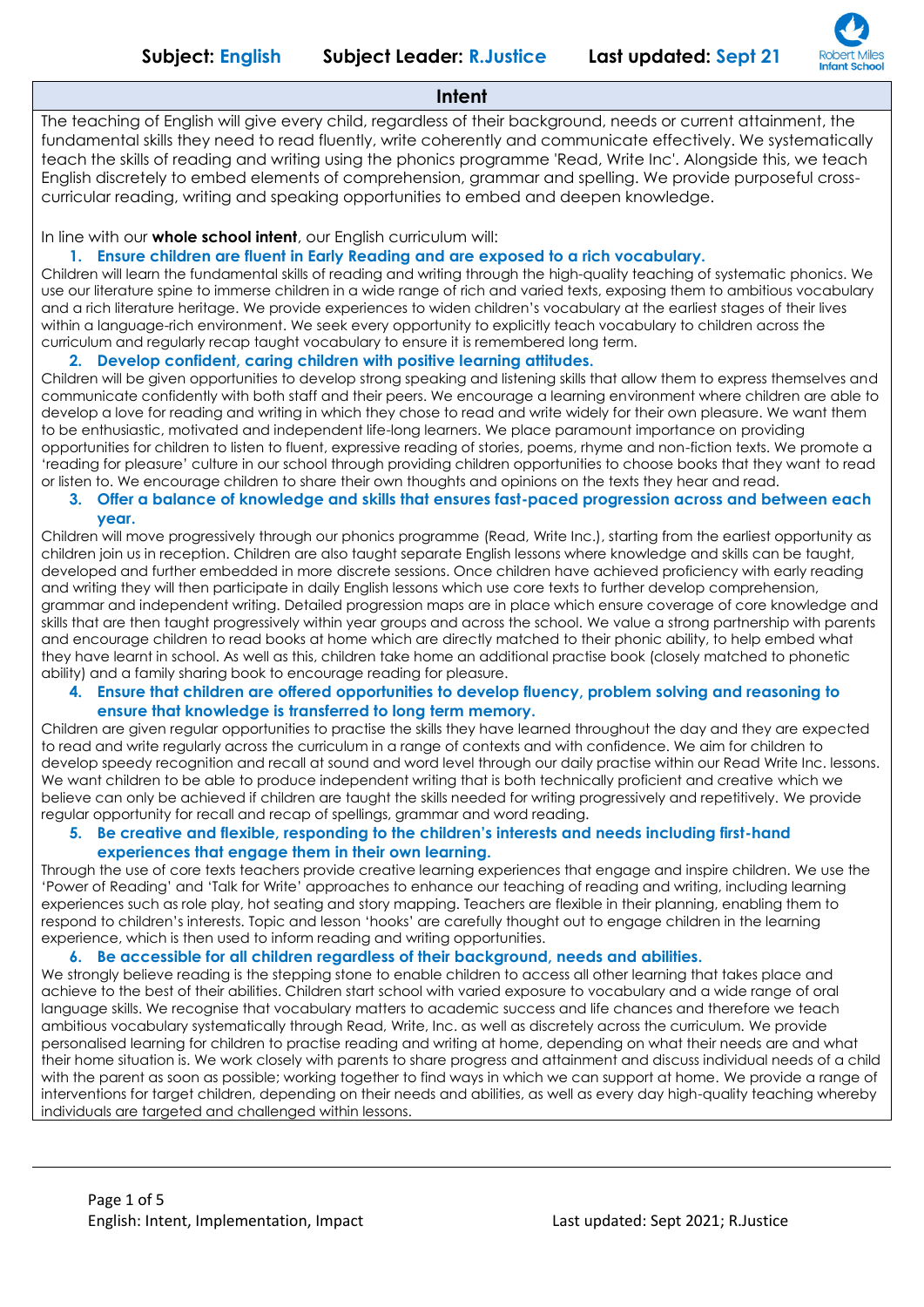

# **Implementation**

*(What might an observer typically see in a Read Write Inc. lesson?)* The initial teaching of reading and writing is taught through the Read, Write, Inc. (RWI) Phonics programme, where children learn the underpinning skills to be able to decode to read and segment to write. To ensure consistent coverage across the school, children begin this journey at the earliest opportunity in reception and continue on the programme until they have achieved proficiency in reading and writing. We deliver high quality teaching through tightly-structured, small-steps that are progressive throughout the lesson, the week and through the groups *(Rosenshine's 10 principles).* RWI is taught cumulatively with the aid of simple, clear resources that are familiar to children *(Oxford University Press).*

Every RWI lesson begins with the teaching of a new sound alongside recapping sounds that have already been taught. This overlearning is essential in enabling children to recall and use their sound knowledge confidently within their reading and writing. They learn how to read the new sound and previously learnt sounds within real, nonsense and multi-syllabic words. Children then learn how to spell using the new sound, as well as practise spelling with previously learnt sounds, again providing spaced repetition to allow for overlearning to take place *(Rosenshine's 10 principles).* Children are similarly taught sounds and words from a book that they work on for a number of days, depending on their grouping and level of learning. They engage in 'partner practise' to teach each other the sounds and words from the book. The teaching of reading is systematic as the books that children read within our RWI lessons match the children's phonic knowledge *(Education inspection framework, 2019).*

Teachers read the book to enable children to hear confident, fluent and expressive reading. Children will read the book at least three times: once for decoding, once for fluency and finally once for comprehension, so they learn to read with confidence, expression and fluency and develop a solid understanding of what they have read *(Oxford University Press).* The comprehension activities that are taught throughout the week teach children to accurately retrieve and infer from the text alongside developing their reasoning and explanation skills when giving their opinions and predictions. The definition of unfamiliar vocabulary is explicitly taught at word level so children gain a better understanding of the text.

Within RWI, children learn to compose sentences that are grammatically correct. They use the book as a stimulus for their writing and will write a combination of dictated sentences as well as learning the skills to create their own sentences/piece of writing. The teaching of writing is progressive and children will be expected to continually build on their prior learning. The teacher models and marks the writing elements of the lesson with the children to enable them to identify and correct their own errors.

The structure of each lesson is the same every day. Therefore, children are familiar with the routine; freeing children's working memory and allowing for the focus to be on the new learning that is taking place. As RWI ensures that the teaching of phonics, reading and writing is progressive the lessons will look slightly different across the groups, ensuring the pupils read books containing sounds that they are confident in reading *(Oxford University Press*). However, lessons will build cumulatively on knowledge that children have learnt as they move through the book levels and groups. *(School inspection handbook, 2019).*

# *(What might an observer typically see in an English lesson?)*

The teaching of English is taught as discrete lessons alongside the teaching of RWI. We use detailed English progression maps which set out coverage of core knowledge and skills and ensure teaching is progressive within year groups and across the school. The teaching of discrete English lessons are to ensure children are exposed to their year group objectives and can be accurately challenged and assessed by their own teacher. In reception this takes place twice a week with RWI taking place three times a week. In Key Stage 1 this is taught in a whole week block intermittently. When children are ready to move off the RWI programme they have English lessons daily. We use 'Power of Reading' to explore and use a wide range of rich texts to inspire and engage children, taking them on a meaningful learning adventure. Our staff use this scheme in conjunction with a range of high-quality resources such as Literacy Shed, Pobble 365 and 'Talk for Write' approach to enthuse and motivate all children. Children need a wide range of experiences to develop their understanding of written text in all its' forms. Research shows that this should include active engagement with different media and genres of texts *(EEF, 2017).* In English we allow for first-hand experiences, teachers to be flexible to follow children's interests and provide creative learning experiences that engage and inspire children. We recognise that children may enter our school with low levels of language and vocabulary. Therefore, we begin the block of English by introducing and learning the meaning of ambitious vocabulary found in the book. We teach progressively in small steps, to build on prior knowledge in order to achieve a certain outcome over a set number of days or weeks. For example, we will teach children the use of appropriate and interesting adjectives, expanded noun phrases and exposure to similes, alongside engaging in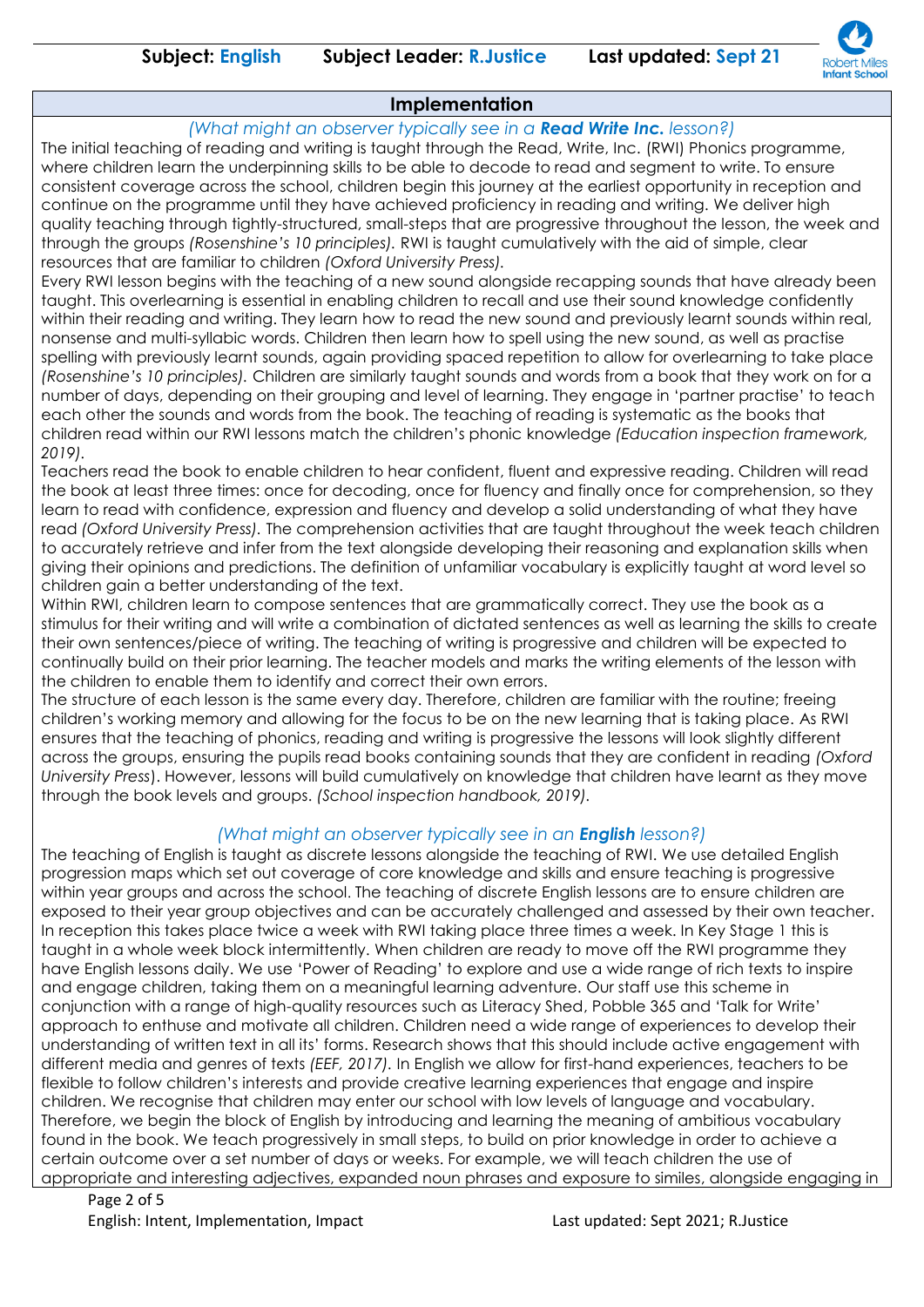purposeful role play and 'hot seating' which will lead to writing a character description. Within our English lessons children will be expected to engage regularly with reading activities, developing their comprehension skills by allowing them to give verbal and written predictions as well as retrieving and inferring from the text. We use VIPERS (*Literacy Shed*) to ensure that comprehension skills are taught both discretely within English lessons and across the curriculum. The teaching of specific grammar is also regularly taught through the books or topic stimuli, making it more meaningful to children. Spelling of common exception words is taught discretely in Key Stage 1 and are recapped regularly throughout the week, providing many opportunities for children to practise the taught spellings at word and sentence level.

# *(What might an observer typically see in a handwriting lesson?)*

Although the initial teaching of letter formation is taught and recapped during our RWI lessons, we recognise the need for children to have the opportunity to practise their handwriting regularly in a calm, quiet environment. It is within our handwriting lessons that we can focus on reminding children of the importance of their posture and positioning to enable them form letters accurately and of the correct size. Staff model the formation of letters on large lined paper so that children can clearly see the formation and positioning of each letter. We provide time for children to assess their own handwriting by identifying which letter/word is formed most accurately. The teaching of handwriting if progressive throughout the school. Children begin by learning how to correctly form each letter, starting and finishing in the correct place. This will then lead to learning how to form ascenders and descenders clearly and of the correct size, with an importance of sitting letters correctly on the line. As children progress they are expected to form all upper- and lower-case letters of the correct size and by the end of key stage 1 learn how to join some letters correctly. We expect that children transfer their handwriting skills across all areas of learning. Staff use the same agreed language consistently across the school to ensure children know and understand what is expected of them.

## **Cross-Curricular Learning:**

We recognise the importance of providing opportunities for children to apply and practise their reading and writing skills during lessons and activities throughout the school day *(EEF, 2017).* We expect children to read and write regularly across the curriculum, with expectations being progressive within and across the year groups. An example of this is during our independent morning work; a reading activity might be on the table for children to complete or there could be spellings on the board for them to choose and formulate within their own written sentence. Another example in Year 2 is children writing a booklet as an assessment task within science to show their understanding of 'suitability of materials'. In maths we encourage children to read problem solving and reasoning tasks if their reading ability allows for this. Staff ensure daily opportunities are provided to read aloud stories, poems, rhymes and non-fiction texts that develop pupils' vocabulary, language comprehension and love of reading *(School inspection handbook, 2019).* We place paramount importance in ensuring that we develop a culture whereby children develop a love for reading through immersing them in a range of reading experiences. Children choose 'family sharing books' to take home from our library or from their own class reading areas to share with family at home. Children have opportunity to vote for a book to be read within the school day and they are then encouraged to share their own thoughts and opinions on what they hear and read.

## **Learning Environment:**

In both RWI and English lessons teachers limit the cognitive load *(Rosenshine's 10 principles)* placed on children, simplifying the process of learning and using a range of set routines familiar and consistent across the school. Our working areas contain resources and displays that are useful. For example, English working walls that are progressively added to and phonics displays which look similar across the school, only displaying the most important information e.g. speed sound charts and red (tricky) words. We strive to create learning environments that allow the learner to focus solely on the learning *(Education inspection framework, 2019).* Vocabulary that we expect children to know and remember is displayed appropriately in the classroom. Children are encouraged to refer to this and use this regularly within their learning. Our classroom reading areas reflect the fact that 'the books are the most important aspect' of a reading corner. (*The Reading Framework, Teaching the Foundations of Literacy, July 2021, DFE*) We have carefully chosen a range of books which include different genres and cultures and books are displayed at children's level. We have reduced the amount of books which are displayed at one time and children take a daily vote for which book they would like, enabling them to share their own reasons, thoughts and opinions. (*The Reading Framework, Teaching the Foundations of Literacy, July 2021, DFE*)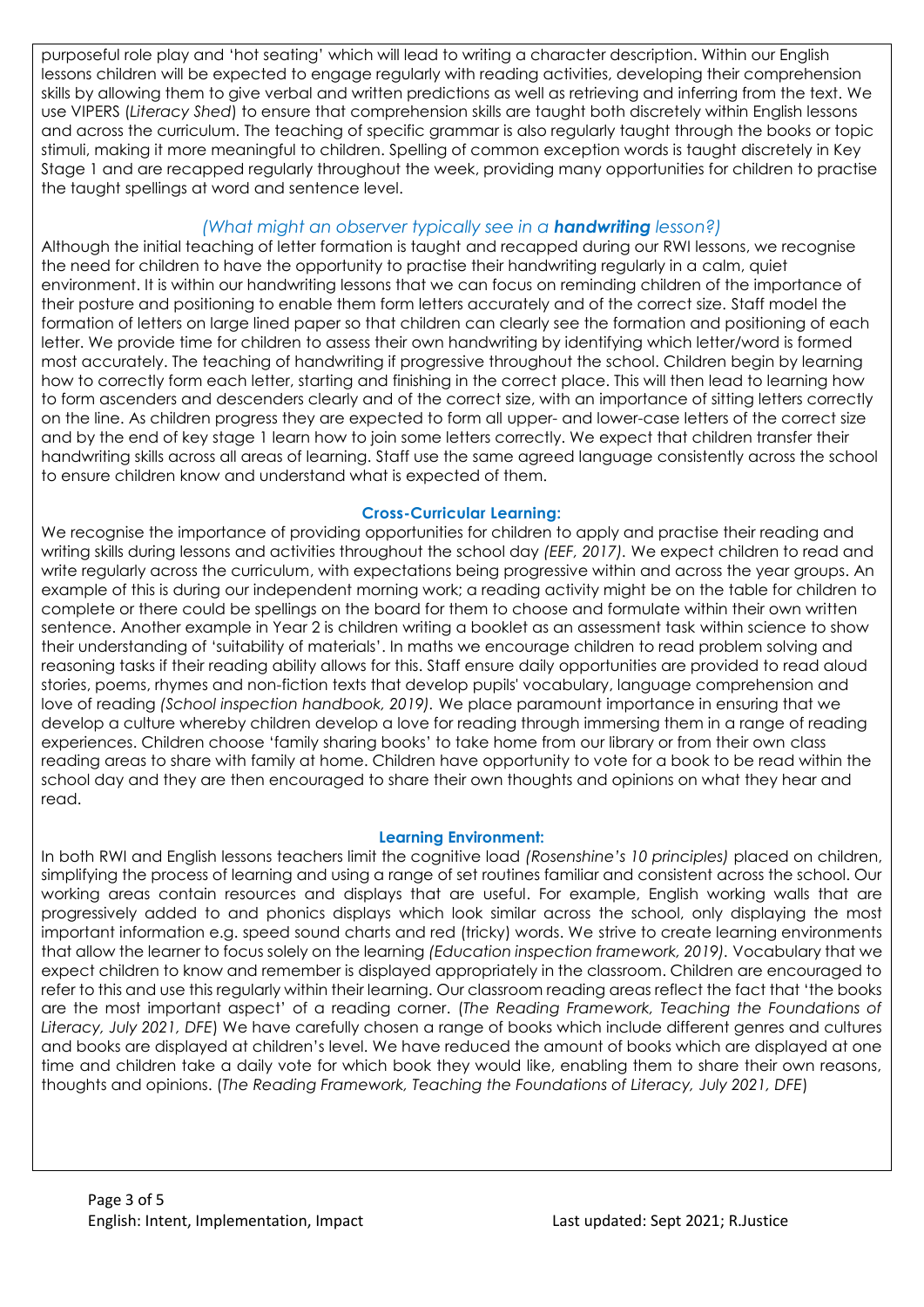#### **Assessment:**

The assessment of children's reading is thorough, consistent and carried out regularly across the school. Our RWI phonics assessment allows for quick identification of children who are not achieving as expected within their sound knowledge and therefore tailored one-to-one tutoring can be given promptly. RWI assessments are carried out every half-term to ensure children are in the correct groupings for their phonetic ability. If concerns are raised for about a child's phonic knowledge, they can then be individually re-assessed in between our main assessment points, re-grouped if necessary and targeted intervention can be put in place immediately. We recognise the importance of not only assessing children's ability to read words but to assess their comprehension. To ensure this is assessed consistently across the school we have created running record assessments whereby not only word reading is assessed but also carefully chosen questions are asked which cover all of our VIPERS. We also carry out comprehension quizzes to assess children's understanding; verbally in reception, progressing into simple written form in year 1 and more comprehensive written answers in year 2. All information gathered then enables teachers to make accurate judgements about children's whole reading level and ensure they are then taking the correct books home to practise. Alongside daily formative assessment of writing we ensure regular opportunities are provided for children to

write independently so that we can see the skills that are embedded and how independently they access classroom resources to support their writing. The spelling of year group common exception words are also assessed at data points in the school calendar which aids the teacher assessment of writing and allows for individual spellings to be sent home to practise. Alongside this, teachers use quizzes to assess children's independent use of grammar and spelling. Teachers use exemplification materials and previously moderated writing pieces to assist in their assessing of writing. Internal (both in year groups and across school) and external (across our TRUST) moderation is carried out to ensure consistency and validity of judgements.

### **Celebrating Reading and Writing:**

We value the importance of celebrating reading and writing in our school. We have a weekly celebration assembly whereby children are chosen to be celebrated for their learning attitudes, behaviours and/or work they've produced in class. We encourage children to show their piece of work to the school, enabling them to be proud of what they've achieved and be a role model for others. Children who complete reading and writing homework are recognised and praised within their classes. In addition to this staff chose a 'Reader of the Week' to be celebrated in assembly and across school. These children are chosen for their efforts and/or success in reading. Their photo is displayed in our corridor along with the reason why they are chosen so that this can be seen and celebrated by children, staff and visitors within school. Children are often chosen to take an outstanding piece of work to share with another class or member of staff to recognise the achievement. We celebrate 'World Book Week' annually which takes place in different forms. One example is each class choosing a different book from the same author. Alternatively, each class basing their week Another example is each class choosing a text from a different country to base their reading and writing opportunities on for that week. We set up reading and writing initiatives throughout the year such as writing competitions and sponsored reading events which are engaging and fun for children to take part in.